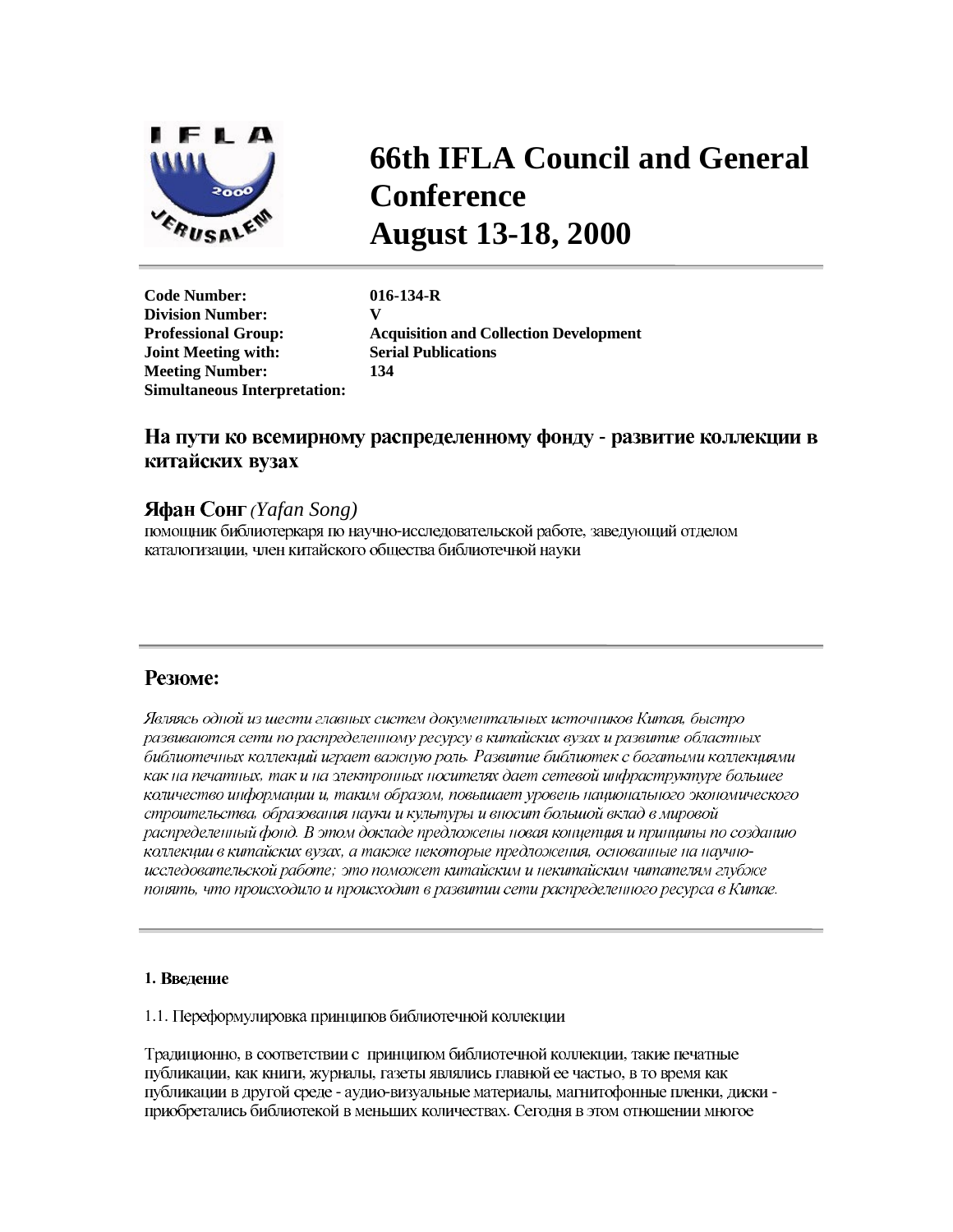изменилось, хотя печатные публикации имеются в наличии, но в будущем электронные публикации завоюют, конечно, большее место в библиотечных коллекциях, чем печатные. Таким образом, в сетевой среде главная часть коллекций университетских библиотек, безусловно, будет переведена с печатных на электронные носители, между тем, как печатные материалы будут поступать в качестве дополнительных. Таким образом, сегодня необходимо найти новую формулировку исходных принципов развития библиотечных коллекций, которые несовместимы с ростом информации на новых носителях.

### 1.2. Упорядочивание структуры библиотечной коллекции

Пересмотра требуют не только принципы библиотечной коллекции, но и их структура. Поскольку методы, которые читатели применяют при пользовании библиотекой, потребность в информации, а также информационные ресурсы и источники их приобретения уже не те, что были раньше, библиотекам бросается вызов. Мера ценности библиотек - в качестве обслуживания читателей. Библиотеки должны находить новые пути лучшего, расширенного обслуживания. Кроме продолжения развития своих коллекций как на печатных, так и на электронных носителях, библиотеки должны находиться в контакте с различными коммерческими электронными центрами доставки документов, онлайновыми поисковыми системами, а также с сетями всех уровней, например, Интернетом, для предоставления этой информации пользователям через сеть. Именно таким образом необходимо расширять масштаб библиотечной коллекции и увеличивать объем библиотечных информационных услуг. В первую очередь, соотношение при затратах на создание коллекций должно быть упорядочено как можно скорее, то есть необходимо заново пересмотреть действующую схему в комплектовании университетских библиотек, увеличить затраты на диски, принимая во внимание комплектование ов и машиночитаемых документов, в т.ч. и сетевые ресурсы. Мы должны понимать, что библиотечные коллекции - это не стационарные склады, на которых хранятся печатные материалы, но, главным образом, динамичное хранилище информации для библиографических и полнотекстных баз данных, систематически и шаг за шагом организуемых для обеспечения пользователей нужной информацией.

# 2. Современный статус и преимущества

# 2.1. Craryc

# 2.1.1. Развитие коллекций

Информационно-документальные ресурсы являются самым важным условием обучения кадров и научно-исследовательской работы в китайских вузах. В настоящее время в Китае 1080 университетских библиотек, число справочных подразделений в отделах и институтах уже дошло до 5759, которые, располагая богатой коллекцией документов и информацией на любых носителях, формируют базовые документально-информационные источники для своих факультетов и студентов. В последние годы прикладывались большие усилия в попытках создать в библиотеках китайских университетов книжную коллекцию, общее число томов которой к середине 1990-х гг. перешло за 500 млн, то есть объем коллекции увеличился на 20% по сравнению с тем же периодом 1980-х гг. Между тем, среда хранения документов имеет тенденцию к изменению. Помимо таких традиционных печатных документов, как книги и журналы, появились и растут такие носители информации, как микрофильмы, видеокассеты, магнитофонные ленты, оптические диски. Для улучшения обслуживания большинство библиотек сформировало собственные системы коллекции со свойствами, подходящими предметам их школ, например, "Документы академической степени Пекинского университета", "Китайская книжная серия Ренминского университета" (специальное собрание документов и публикаций самого университета). Многие университетские библиотеки также имеют собственные собрания редких книг и хорошие издания по каждому периоду древней истории.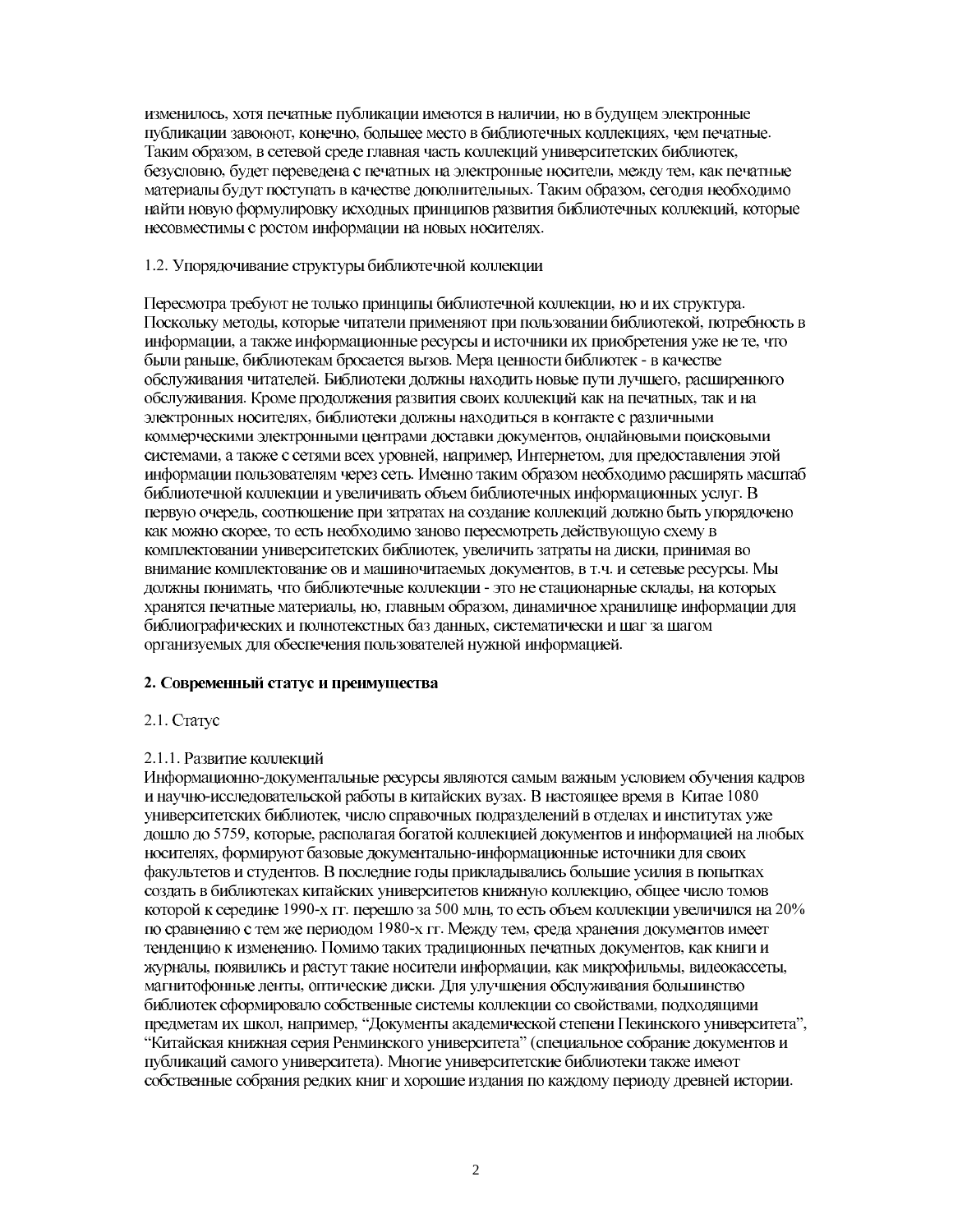#### 2.1.2. Совместные действия по распределению ресурсов.

Сегодня, при стремительном росте количества изданий и ограниченности бюджета, библиотекари все больше сознают важность интеграционного принципа в развитии коллекции. Некоторые университетские библиотеки основали координационную сеть в комплектовании книг. Самыми первыми в этом начинании стали Библиотечная ассоциация национального медицинского университета, Консорциум университетских библиотек пяти северо-западных областей. Они решили, что при комплектовании зарубежных изданий должны быть приняты координационные меры. Результат этого решения был успешен. Чтобы усилить интеграционное развитие университета, среди некоторых важнейших вузов будет учреждено 15 гуманитарных документально-информационных центров; каждый из них возьмет на себя часть ответственности по сбору литературы в той или иной области с информационным обслуживанием средствами усовершенствованной техники и реализацией поиска в режиме онлайн. Более того, готовится новый проект общенациональной документальноинформационной системы; этот проект имеет целью осуществить реализацию идеи распределенного ресурса и удовлетворить растущий спрос на документы и информацию.

#### 2.2. Преимущества

В сегодняшнем мире информационные ресурсы воспринимаются как стратегические и считаются важнее материальных и энергетических. В настоящее время уровень развития и использования информационных ресурсов стал одним из основных признаков измерения или оценки экономических успехов страны и национальной мощи. Сегодня все большее число библиотечных работников смотрят на свою деятельность с точки зрения учреждения национальных стратегических ресурсов и начинают хорошо понимать необходимость создания документально-информационных ресурсов, а также приходят к осознанию того, что в процессе создания информации ключевым пунктом стала не инфраструктура, а создание документальноинформационных ресурсов и информационные службы. Электронная библиотека с недорогим размещением документальных ресурсов и большая социально-экономическая выгода от этого цель попыток осуществить интеграцию и сетевую организацию в процессе автоматизации библиотеки.

# 2.2.1. План и контроль

Как упомянуто выше, стремительный рост развития информации в мире обязательно выдвинет китайскую информацию на новый уровень. Нам отрадно видеть, что в последние годы информационный рабочий кабинет государственного совета разработал и провел дальнейший пересмотр проекта по "Национальной информационной программе", которая поведет информационную работу по принципу "генерального планирования с государственным регулированием, совместное строительство по унифицированному стандарту; распределенный ресурс через сеть". Вдобавок к этому, планируется серия подпрограмм, включая "Национальную подпрограмму использования информационных ресурсов", а также "Подплан страховых полисов и связанного с ним законодательства". Был также основан китайский национальный центр сетевой информации (CNNIC), который выпустил в печать "Предварительное управление именной регистрации информационных сетей в Китае". В то же самое время развивается Информационная система и академическая библиотека Китая (CALIS), являющаяся одной из трех общественных систем обслуживания, управляемых Государственной образовательной комиссией; цель системы - реализация документальноинформационной системы обучения и научно-исследовательской работы в китайских университетах и колледжах.

# 2.2.2. Условия для создания инфраструктуры

Сегодня для создания инфраструктуры коммуникации моделируется общенациональная цифровая линейная система с оптическим кабелем в качестве ее главной части и спутником в качестве вспомогательной. Для общественного пользования открыты следующие сети: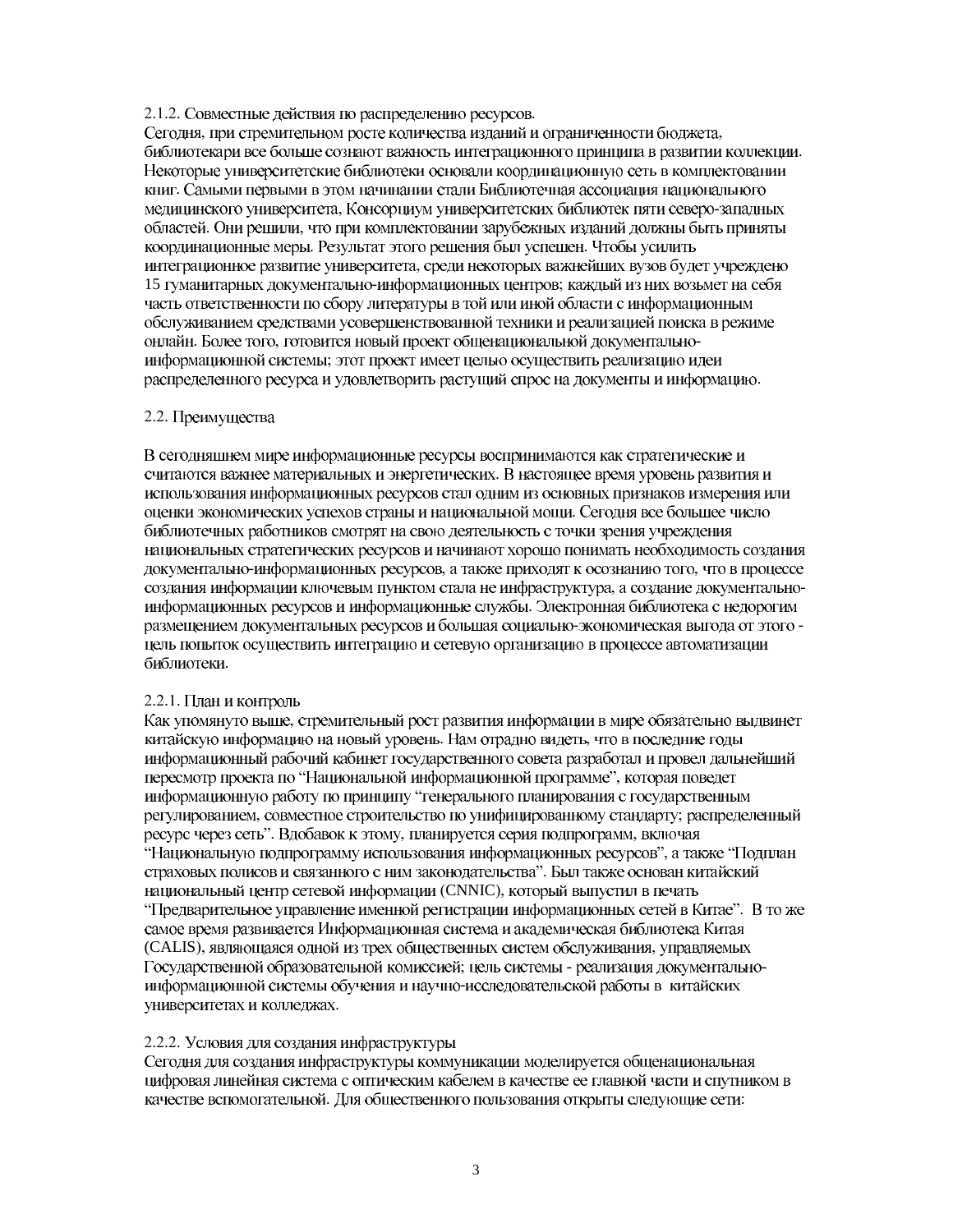CHINANET, CERNET, CSTNET, CHINAGBN и т.д. К концу октября 1997 года в китайской компьютерной сети существовало более 1000 взаимосвязанных сетей, 50000 компьютеров, подсоединенных напрямую к сети, и 250000 - через телефонную линию, с более, чем 600000 пользователей, что позволяет китайской коммуникационной сети занимать сегодня второе место в мире.

# 2.2.3. Профессионалы

Кроме вышесказанного, здесь необходимо упомянуть одну важную деталь. В последние годы в китайских университетских библиотеках наблюдается стремительный рост персонала, специализирующегося на документах и информации. Увеличился персонал - с 32779 в 1985 г. до 38000 в 1994 г., улучшилось качество работы штатных сотрудников. Среди них более 60% имеют университетские степени и дипломы, средний контингент работников становится моложе.

Все вышесказанное рассматривается в качестве важной гарантии лучшего обслуживания и основного условия, которое можно эффективно использовать для дальнейшего развития документально-информационных ресурсов в китайских университетских библиотеках.

#### 3. Предложения и меры

Осознавая новые условия, наилучший путь использования преимуществ китайских университетских библиотек для ускорения развития библиотечной коллекции - это изменение существующего статуса с тем, чтобы не отставать от мирового развития в этой области. Для воплощения этой цели фундаментальная стратегия и подход к развитию документальноинформационных ресурсов должны, с нашей точки зрения, включать следующие факторы:

#### 3.1. Дальнейшее определение принципа и содержания развития коллекции

Чтобы улучшить эффективность развития документально-информационных ресурсов, за этими основами или ключевыми пунктами должны следовать:

#### 3.1.1. Основы для развития

- наличие определенной цели
- Развитие документально-информационных ресурсов надо предугадывать при понимании пользовательских потребностей. Университетские библиотеки имеют перед собой ясную цель: информационное обслуживание учебной и научно-исследовательской работы своих школ. Поэтому библиотеки должны ставить в своей работе на первое место то, что тесно связано с учебной и научно-исследовательской работой и те из этих работ, которые нужнее всего учителям и студентам.
- своевременность

Ценность информационной продукции зависит от эффективности в заданный отрезок времени. Ценны только те документы и та информация, к которым в процессе принятия решения можно найти своевременный доступ. Для организации доступа библиотекари университетских библиотек должны делать информационное устройство коллекции в нужное время и прилагать все усилия для ускорения передачи документов и информации с помощью компьютера и сетевого оборудования.

работа на разных уровнях Это означает, что развитие документально-информационных ресурсов надо вести на разных уровнях соответственно читательским группам.

#### 3.1.1. Содержание по разработке

Разработка документально-информационных ресурсов должна включать два аспекта: базовое и углубленное использование как печатных, так и электронных материалов.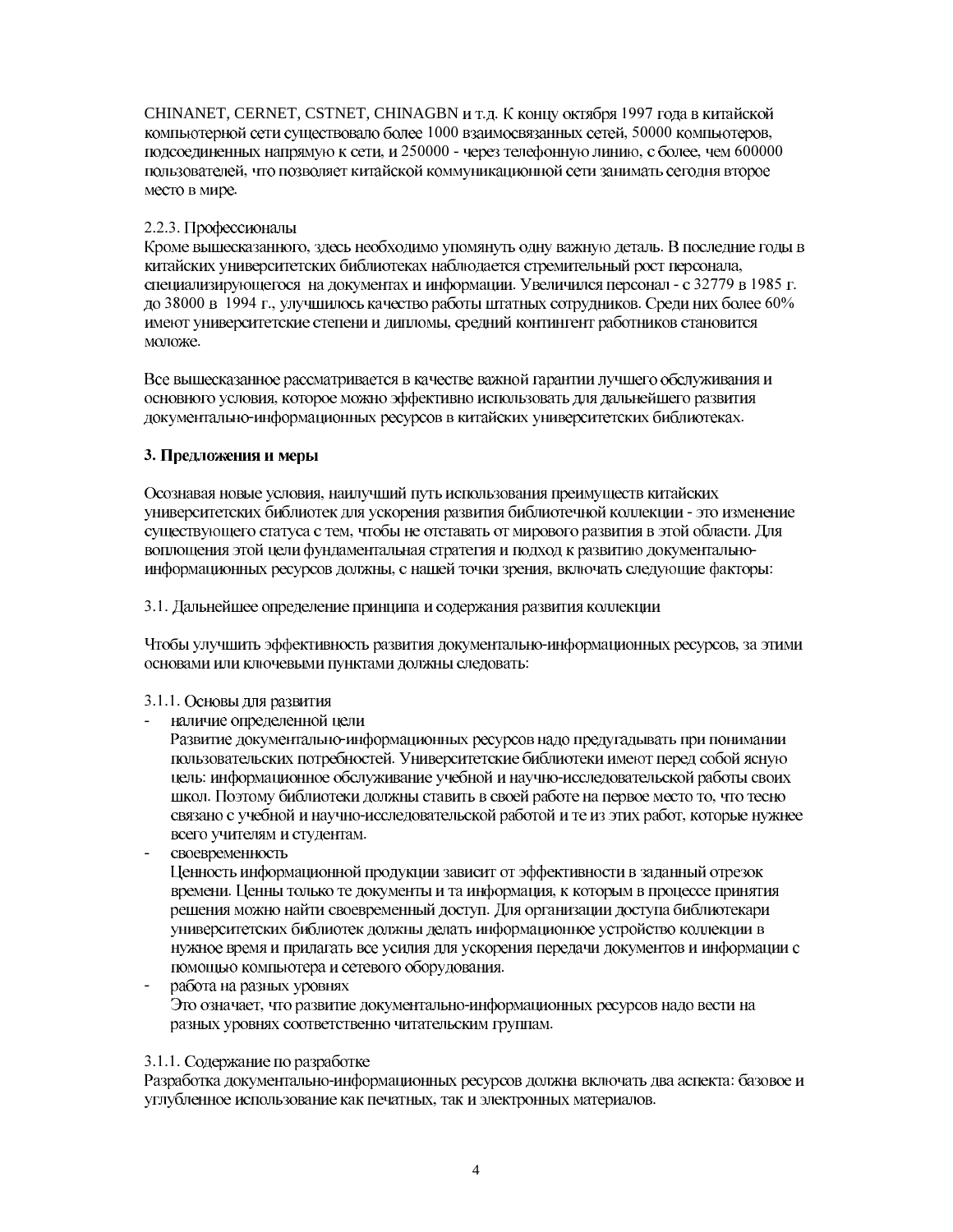- Базовая эксплуатация означает базовую работу по разработке и использованию документальных ресурсов университетских библиотек; эта эксплуатация охватывает такую традиционную библиотечную работу как описание и использование внешних документальных признаков, научная классификация и каталогизация документальных ресурсов, создание вторичных документов, например, коллекционные каталоги, индексы и т.д. - все это для удовлетворения спроса на обычное чтение.
- Углубленная эксплуатация означает углубленную научно-исследовательскую работу по первичным и вторичным документам с приоритетом обучения и университетской научноисследовательской работы. Результатом такой эксплуатации являются главным образом ссылки по специфическим предметам с целью удовлетворить специфические запросы читателей (профессионалов, научно-исследовательских работников и профессоров).

#### 3.2. Усиление разработки библиотечных коллекций

3.2.1. Организация библиотечных коллекций через разделение труда и тесное сотрудничество Основание библиотечной коллекции больше не должно опираться на старые методы. Организацию регионального документально-информационного центра обслуживания надо рассматривать в качестве своего совокупного объекта по каждой индивидуальной библиотеке, и коллекция документов должна соответствовать своим специализированным предметам, ключевым дисциплинам, а также своему естественному преимуществу в коллекции. Объем копии определить соответственно объединенной программе библиотечных поступлений. Надо избегать ненужных повторений поступлений в больших количествах и по специализированным темам, чтобы обеспечить гарантию и охват документов. Лучшим способом для этого является совместное учреждение сетевых систем по разделу ресурсов среди университетских библиотек посредством совместных библиотечных поступлений и каталогизации, а также межбиблиотечного абонемента.

#### 3.2.2. Ускорение разработки электронных библиотечных коллекций

Быстрое обогащение ресурсами в электронной форме в сочетании с незамедлительным доступом сделает электронные средства важным составляющим рабочей среды студентов и ученых по всем дисциплинам, на всех уровнях. Электронные средства станут преобладать в увеличивающемся числе случаев. Переход на эти средства распространится на классные комнаты, а также библиотеки, и возрастающая роль как дистанционного обучения, так и компьютерного руководства будет и дальше усиливать важность электронных средств информации. Печать не исчезнет. Вместо этого последует долгий период перехода, характеризующийся сосуществованием традиционной печати, электронных версий традиционной печати и новых форм публикации и коммуникации с преимуществом электронных средств. Университетские библиотеки должны планировать работу в сотрудничестве над ключевой проблемой удовлетворения этих расширенных требований и прилагать достаточно усилий к следующему:

- устраивать доступ постоянных клиентов к отдаленным коллекциям; этот доступ не будет свободен и потребует сложного контроля, выполненного на заказ для пользовательских групп при разнообразии экономических моделей;
- создавать и управлять внутренними электронными коллекциями, возрастающими по важности, так как электронная форма постепенно становится средством выбора библиотечных материалов и многотипных документов;
- предоставлять пользователям по самым низким ценам интегрированный доступ к информации всех форм, ближних и дальних, электронных и печатных;

3.3. Реструктуризация и новое проектирование автоматизированных библиотечных систем

Рост Интернета оказался необычайным, число пользователей непредсказуемо увеличилось и растет с каждым днем; сеть стала частью повседневной жизни офисов, квартир,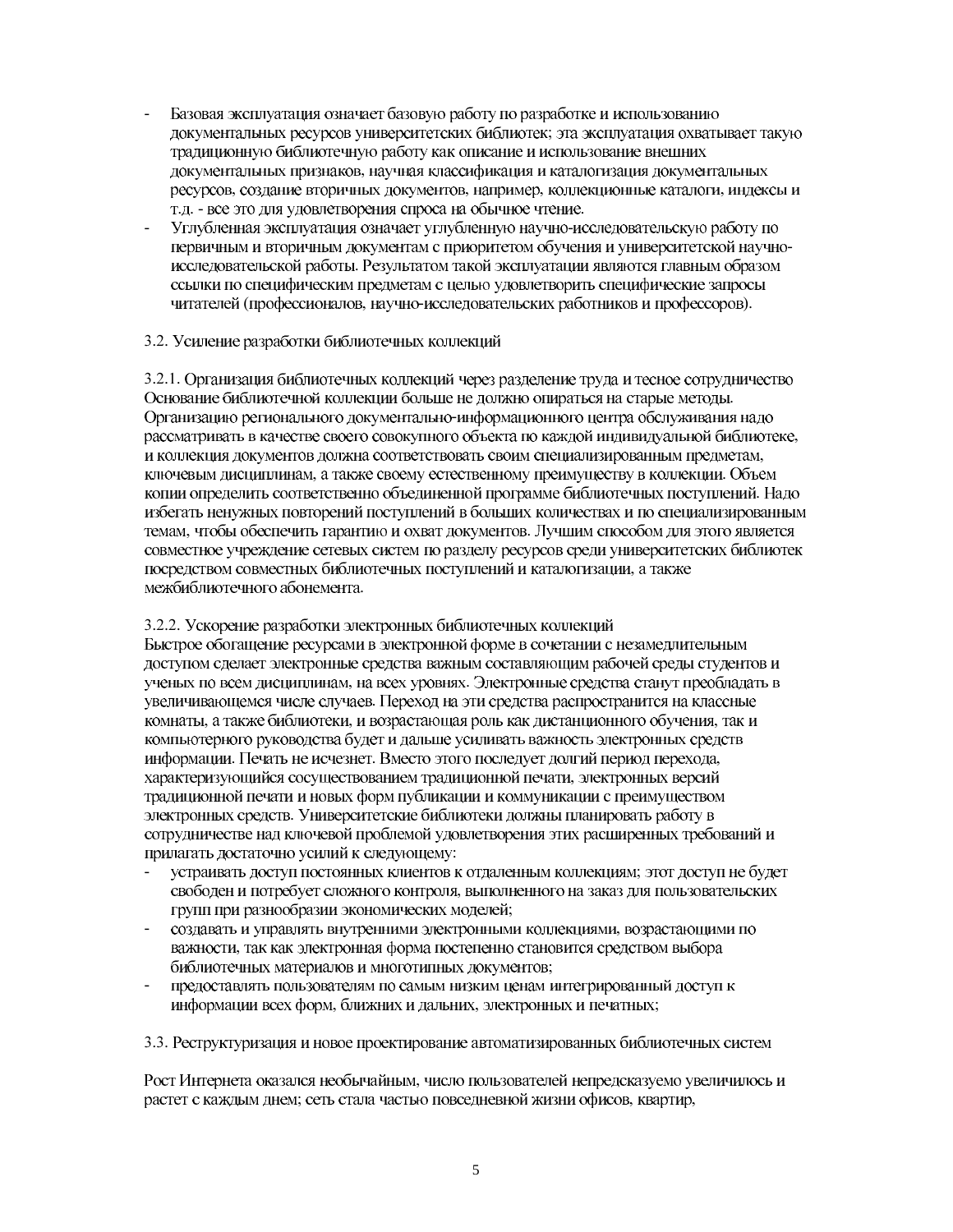университетов, школ и НИИ во всем мире, и сегодня эта сеть признана поставщиками информационных ресурсов эффективным средством бизнеса. Поэтому университетские библиотеки требуют новой структуризации и проектирования не только для достижения большей эффективности, но и для использования преимуществ новой технологии, новых книжных форматов и обретения новой позиции в увеличивающейся электронной среде.

3.3.1. Открытие высококачественных интегрированных автоматизированных библиотечных систем

Для эффективного управления библиотечной коллекцией, особенно электронными материалами, нужна хорошая интегрированная автоматизированная библиотечная система, которая должна обладать следующими функциями:

- каталоговый модуль, единая интегрированная база данных MARC, разделяемая всеми остальными модулями:
- модуль библиотечных поступлений для размещения заказов и для отчетов по бюджету;
- модуль периодических изданий романа в нескольких частях, печатающегося в журнале или газете - для управления подпиской, сбора претензий об отсутствующих номерах и электронного сбора ежегодных счетов;
- контроль за тиражом;
- загрузчик записей MARC;

Увеличивающееся число интегрированных библиотечных систем составляет сегодня z 39.50 и имеет Web-интерфейсы, так что пользователи библиотеки могут иметь доступ к библиотечному каталогу со своих рабочих мест как в офисах, так и из квартиры, используя обычный -броузер, например, Интернет Эксплорер. В Китае такой подход должен стать общим сценарием для университетских библиотек, а именно: каждая из рабочих станций библиотеки, использующая протокол 39.50, могла бы иметь доступ к собственному библиотечному каталогу, каталогам других библиотек, базам данных агенств MARC, другим электронным ресурсам, находящимся в библиотеке (сети CD-ROM-ов, электронным журналам и др.), базам данных поставщиков и, конечно, полному спектру ресурсов в World Wide Web.

Будет расти роль программного обеспечения для управления традиционными и электронными ресурсами индивидуальных библиотек и консорции. Китайские исследователи или поставщики программного обеспечения должны много работать для поставки библиотекам орудий информационной интеграции, чтобы создавать ресурсы доступа к электронным библиотечным коллекциям и сделать местные ресурсы общедоступными.

3.3.2. Подготовка команды высококвалифицированных профессионалов

В соответствии с требованиями по разработке библиотечной коллекции, профессионалы по организации таких проектов должны обладать многими ценными качествами.

- Работающие в сфере развития коллекции должны обладать относительно высоким профессиональным уровнем знаний по библиотеке и информации, широкими знаниями по ключевым дисциплинам и предметам своих университетов и колледжей, высокими навыками по работе с компьютером и другой техникой.
- Задействованные в развитии систем автоматизации должны показать хорошее владение базовыми знаниями компьютерной сети и коммуникационных технологий, способность к лучшему пониманию и поглощению знаний передовых технолгий в этой сфере, квалифицированные навыки по эксплуатации и дизайну сетей в разделе ресурсов, а также способность к исследованию или открытию ключевой технологии.

В итоге в начале 21-го века движущей силой в создании и использовании информации будет интеграция образцов и стандартов Интернет/WWW и применение компьютера главным образом в области операции с документами. Осуществление технологий Web и последующих сетевых технологий распространится на все типы библиотек и будет включать все типы